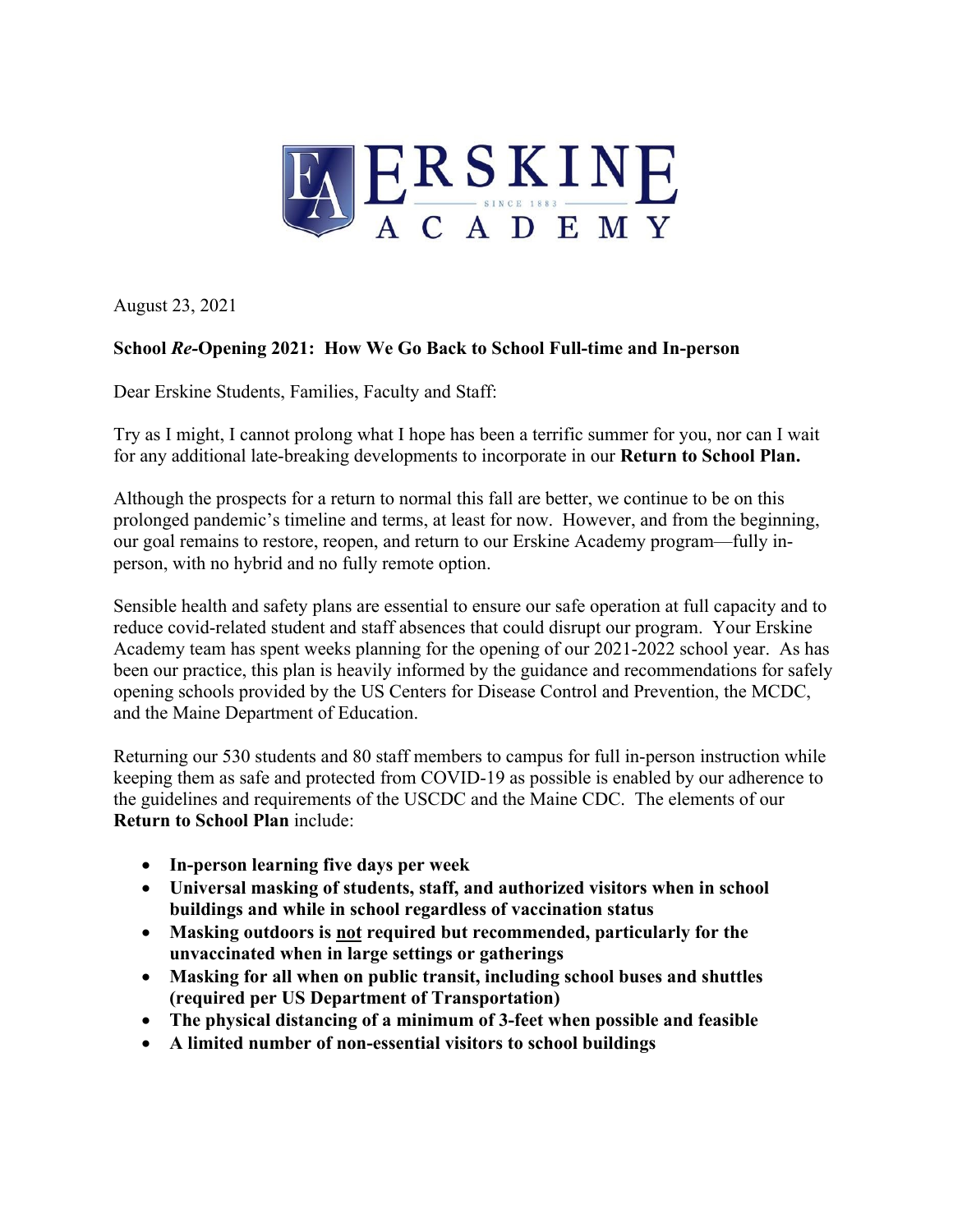Unfortunately, testing, viral transmissions, and the need for quarantining are not behind us. However, by applying updated guidance regarding universal masking and physical distancing, we hope to reduce incidences of quarantining significantly.

For example, a person identified as a close contact of a positive case will not need to quarantine if they are found to have been consistently three feet away from the affected person, were wearing a mask, and are experiencing no symptoms; this applies to all close contacts regardless of vaccination status. Positive cases will be quarantined as in the past. Those identified as close contacts who were unmasked, within six feet of the positive (15 minutes of exposure within 24 hours), and are unvaccinated, will be similarly quarantined. **Those fully vaccinated will not need to quarantine unless they are experiencing symptoms.** In short, the best way to stay in school is to be vaccinated (if eligible and safe to do so); be masked while in school buildings and on public transportation; maintain a minimum of three feet of distance from others where possible; test when experiencing symptoms.

Extraordinary circumstances require thoughtful and careful actions. We are following the best practices recommended by local, state, and federal health experts and authorities by wearing masks when indoors and practicing social distancing. To further minimize disruptions to learning caused by the quarantining of positive cases and their close contacts, these safeguards and procedures will be maintained:

- **Providing Personal Protective Equipment (PPE)**
- **Rapid antigen testing is available through the school nurse**
- **Hygiene stations for handwashing and sanitizing**
- **Physical distancing and spacing reminders**
- **Enhanced ventilation and air purification**
- **Outdoor classrooms and indoor classroom seating charts**
- **Frequent cleaning and sanitizing of high-touch spaces and equipment**
- **Regular reviews of the current and local situation**

## **When We Go Back to School:**

## **First Week of School—All In-person, no remote:**

- Tuesday, August 31—Freshmen Orientation (LIVE, masked event for 9<sup>th</sup> Graders and their parents), 6:30 p.m., Gymnasium
- Wednesday, September  $1-1^{st}$  Day of School (Freshmen only)
- Thursday, September  $2-1^{st}$  Day of School (All students)
- Friday, September  $3-2^{nd}$  Day of School (All students)

## **Bell Schedule for School Year 2021-22:**

- Student arrival after 7:00 a.m.
- $1^{st}$  Bell, 7:40 a.m.
- Dismissal, 2:05 p.m.